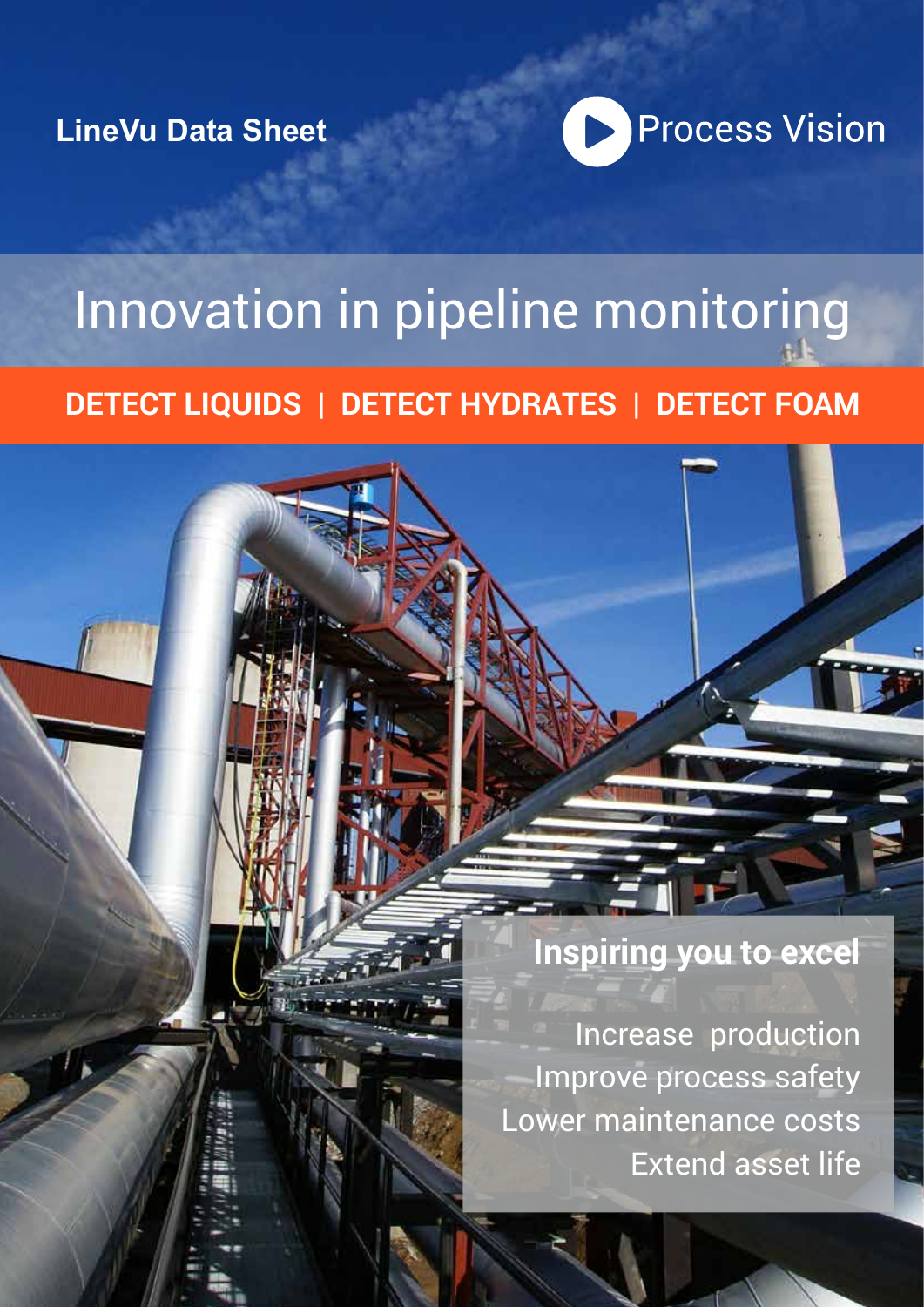

## **LineVu │The Concept**

## INSPIRING CONFIDENCE │ IMPROVING PROCESS SAFETY

LineVu is a video-based system designed to detect contamination in high pressure gas systems, enable alarm notifications and allow access to live video to both officebased and field-based engineers.

By providing better data on which to base operational decisions regarding process safety and efficiency, the system improves accountability of gas suppliers to gas network systems and can boost production in gas treatment plants. With live data, immediate action can be taken to prevent or minimise further contamination entering a gas network system, and recorded data can be used as evidence to recover pigging and clean-up costs from suppliers who breach supply agreements.

Everyone wants to get the most from the assets they have, but being able to see what is happening in a high pressure gas treatment plant or gas pipeline has not been possible until now. Liquid carry-over, foam or even hydrate formation are common problems that need attention as soon as they occur. Unexpected liquids appearing in gas systems are the cause of large-scale loss and process failures, and can have an impact on asset integrity.



LineVu is a high precision camera system which can be used to determine the real flow limits of a gas/liquid separator system to support and improve flow modelling of "as built" processing plants.

Permanent installation allows process failure events to be detected early, and prevent loss and damage of assets such as compressors or absorber beds, and foam control becomes easier to manage.

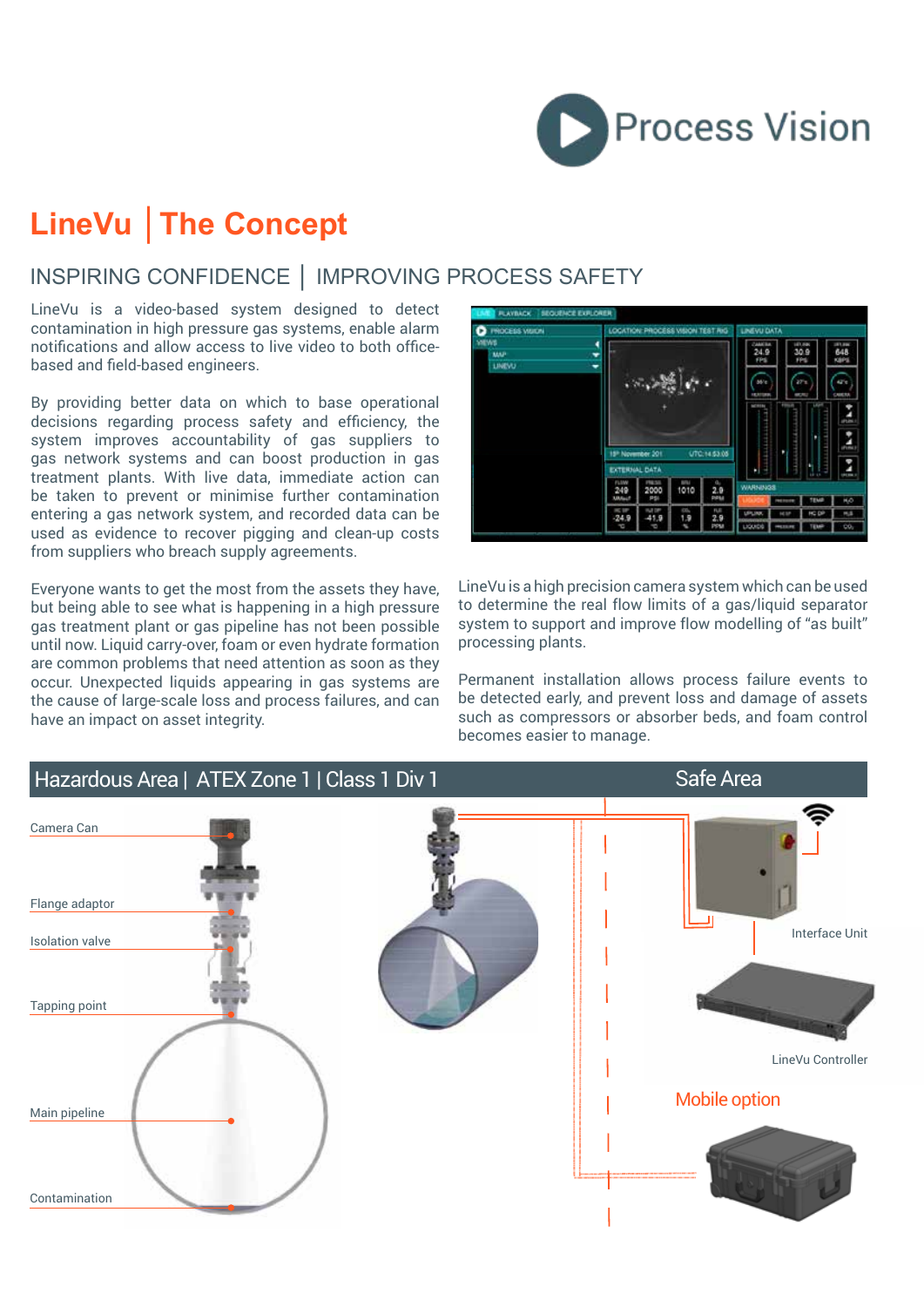

## **Design Technology**

## FLEXIBILITY | MULTIPLE APPLICATIONS

The information that LineVu delivers allows engineers throughout the gas and refining industry to make informed decisions. The confidence it brings allows engineers to find the real limits of gas/liquid separators, increasing production while remaining within safe operating limits.

Safety is our paramount consideration. A patented secondary containment system ensures no loss of containment, even under fault conditions. Design standards for the sapphire windows and secondary containment system use safety factors higher than industry standards. All ports are within the main process connection.

Connection to the safe area of the control room and beyond can be made via Ethernet.

#### ROBUST | HEAT MANAGEMENT

Experience counts: our dedicated team ensures that LineVu's robust design is suitable for installation on gas networks. A certified flameproof enclosure forms part of the Camera Can, mounted on top of the pipeline or pressurised system. Each LineVu system undergoes multiple pressure tests. A class 600 flange allows the standard system a maximum pressure rating of 1,500 psi (103.4 Bar). Alternative specification flanges, including higher pressure options, are available if required.

Built-in redundancy ensures long term unattended use. Heat management of the illumination system provides sufficient temperature elevation to avoid condensation on the optics, even when process conditions are saturated with respect to water vapour or hydrocarbons.

Installing the LineVu system behind an isolation valve means that it is set back from the contaminated flow, keeping the optics free from contamination.

> **Safety is our paramount consideration. consideration.** 11

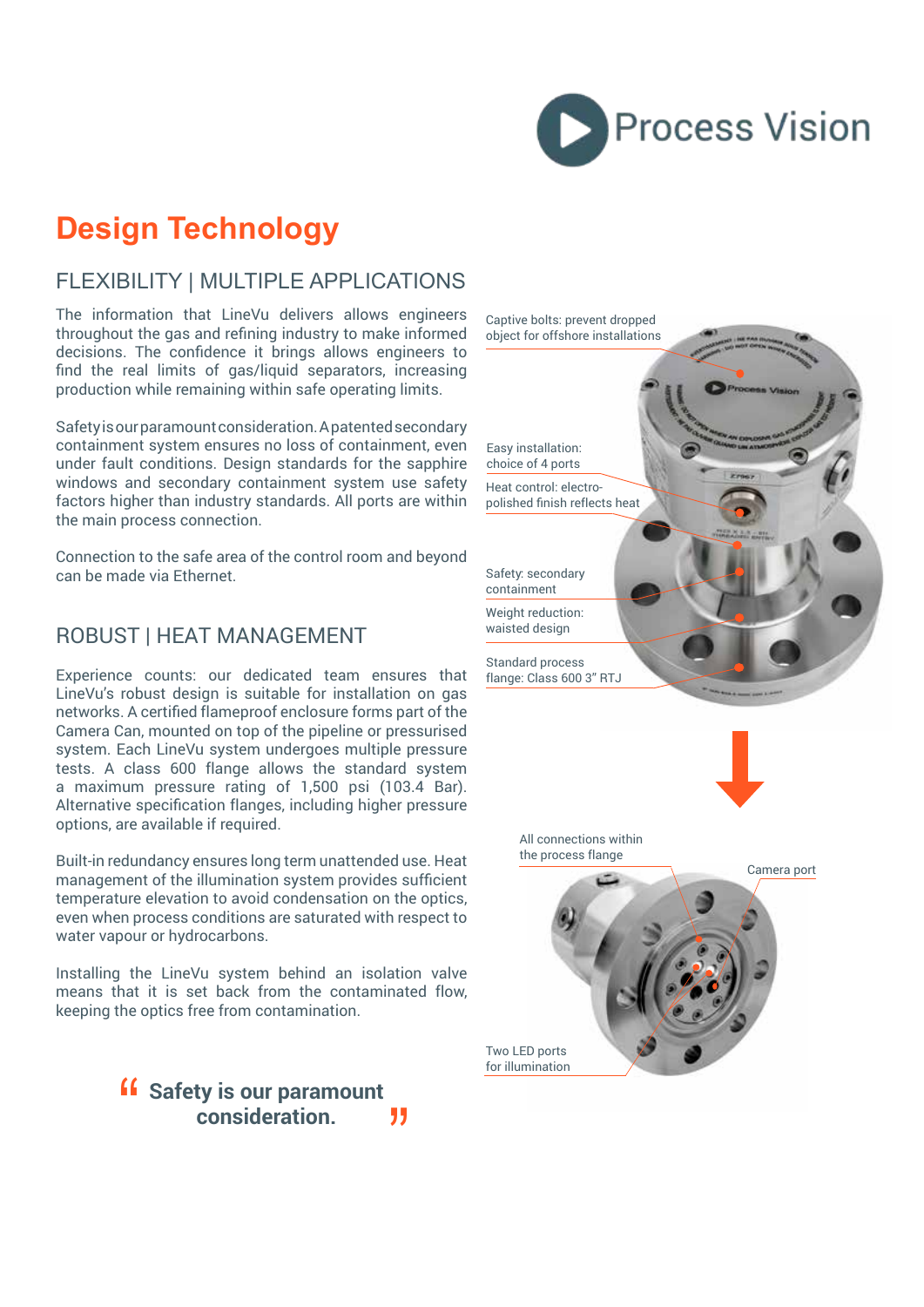

## **Integrated Situation Awareness**

#### SUPREME SITUATIONAL AWARENESS CONNECTIVITY

LineVu uses video management software designed to detect objectionable material in gas pipelines, and is designed to be scalable from a single operator/single camera system to global operators with multiple cameras at multiple sites. It employs end-to-end encryption for protection of video security, and boosts the overall performance of gas processing or pipeline network systems, enabling better communication and management of contamination incidents.

In addition to central management of all servers, Camera Cans and users in a multi-site set-up, where necessary, LineVu includes an integrated video wall for operators demanding dynamic situational awareness of any event.

Mission-critical installations require continued access to live and uninterrupted video recordings. Running on the industry's best performing recording engine with 24/7 operation requirements.

- High performance recording server
- High redundancy recording servers
- Unlimited number of cameras



With an unlimited number of cameras supported, users and sites have a centralized interface. The system management interface is optimised for different roles and levels of administrative users.

#### **Interactive Smart Maps:**

the ultimate map function allows an operator to navigate between sites, locations and cameras, in a smooth interface supporting GIS and CAD drawings as well as major online map services such as Google, Bing and OpenStreetMap. Operators can define process layout, upload plans, and enjoy a seamless user experience while responding to incidents quickly and efficiently.

#### **Alarm Manager:**

provides a variety of notification options: volt free relay operation, email, SMS text or push notification to nominated users.

#### **Bookmarking:**

flags video sequences of particular interest and add descriptive notes, so users can easily share information. The system can be programmed to automatically bookmark certain events so users can quickly locate them during investigations.

#### **Advanced search tools:**

smart Search and Sequence Explorer allow users to quickly sort through large amounts of video.

#### **DLNA support:**

video can be displayed directly onto any supported TV screen with no computer or software needed.

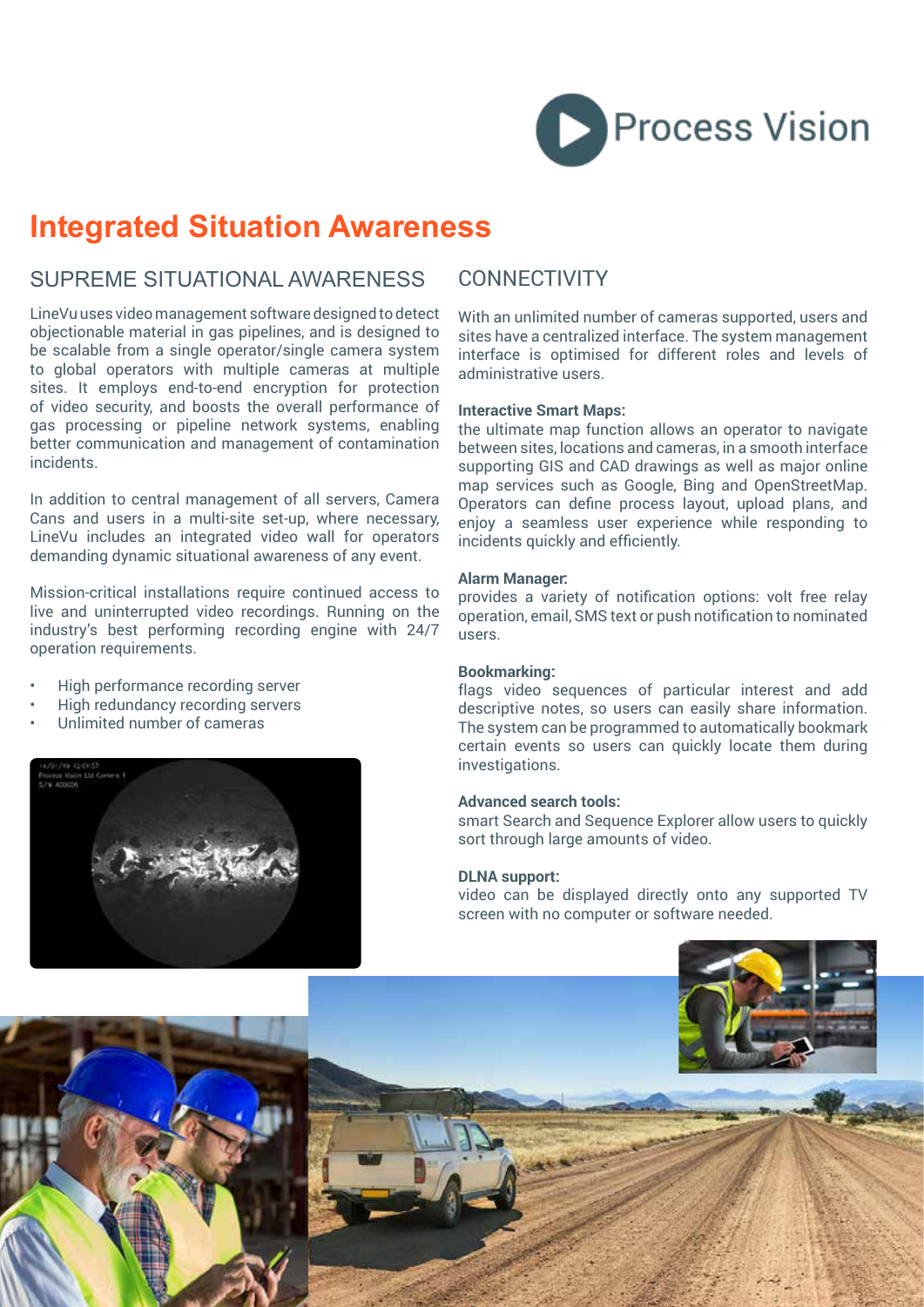## **From well to user**

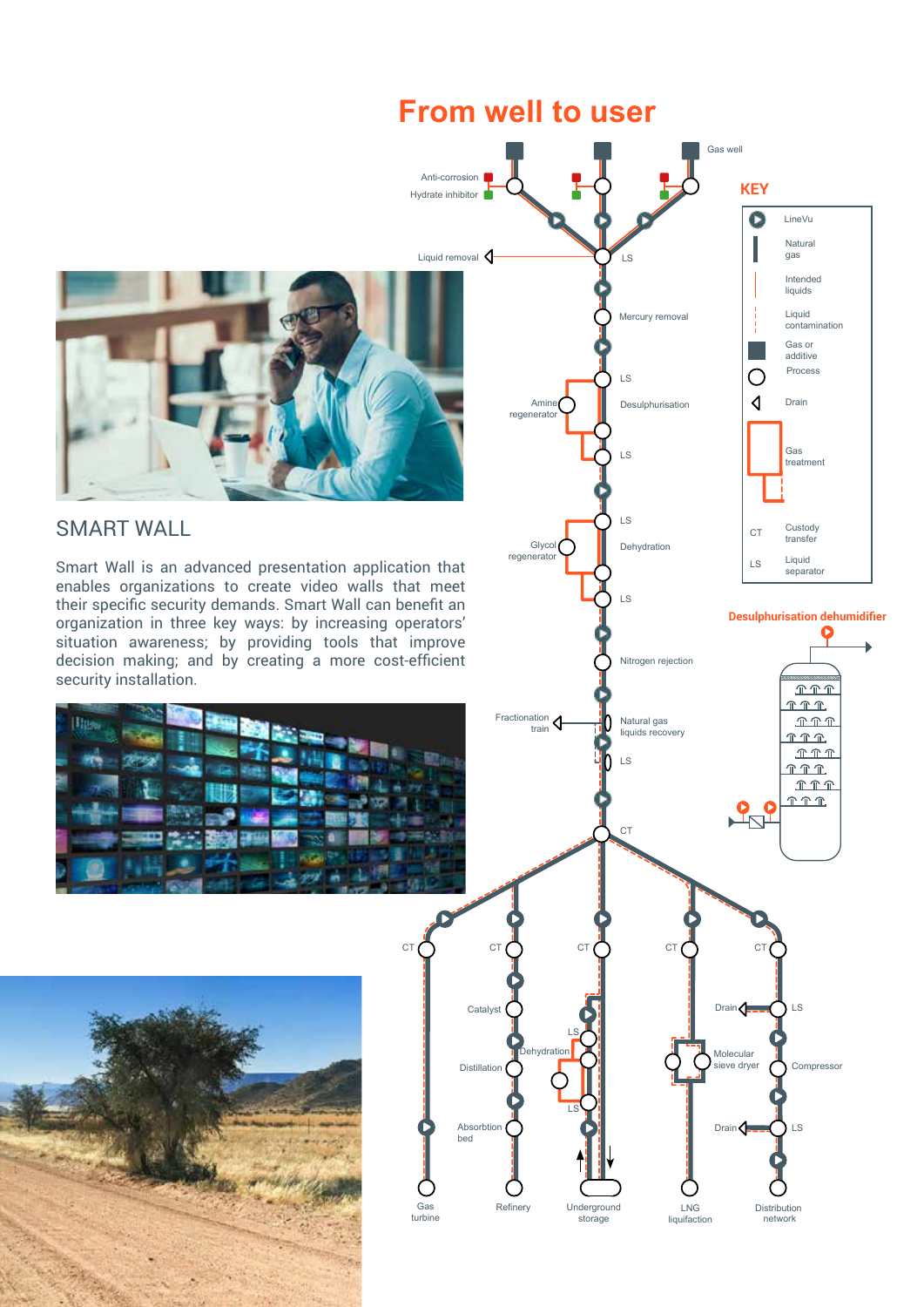## **LineVu Viewable Pipel Area Matrix**

## FIELD OF VIEW CALCULATOR



A number of variable parameters affect the viewable area:

- **A. Down pipe diameter**
- **B. Main pipe diameter**
- **C. Down pipe length**

This matrix is for guidance only; more precise figures for the viewable area (D) may be calculated when accurate dimensions are known.

|                       |                |             |                     |                          |       |       | Main Pipe $\phi$ (B) |       |       |       |       |
|-----------------------|----------------|-------------|---------------------|--------------------------|-------|-------|----------------------|-------|-------|-------|-------|
|                       |                |             |                     | 2"                       | 4"    | 8"    | 12"                  | 24"   | 36"   | 48"   | 52"   |
|                       | 1"             | $\mathbf C$ | mm                  | 415                      | 415   | 415   | 415                  | 415   | 415   | 415   | 415   |
|                       |                |             | Inches              | 16.3                     | 16.3  | 16.3  | 16.3                 | 16.3  | 16.3  | 16.3  | 16.3  |
|                       |                | Dø          | mm                  | 28                       | 31    | 37    | 42                   | 60    | 78    | 95    | 100   |
|                       |                |             | Inches              | 1.1                      | 1.2   | 1.5   | 1.7                  | 2.4   | 3.1   | 3.7   | 3.9   |
|                       |                | D Area      | mm <sup>2</sup>     | 616                      | 755   | 1075  | 1385                 | 2827  | 4778  | 7088  | 7854  |
|                       |                |             | Inches <sup>2</sup> | 0.95                     | 1.17  | 1.67  | 2.15                 | 4.38  | 7.41  | 10.99 | 12.17 |
|                       | 1.5"           | $\mathbf C$ | mm                  | 440                      | 440   | 440   | 440                  | 440   | 440   | 440   | 440   |
|                       |                |             | Inches              | 17.3<br>17.3<br>17.3     |       |       | 17.3                 | 17.3  | 17.3  | 17.3  | 17.3  |
|                       |                | Dø          | mm                  | 41                       | 46    | 54    | 63                   | 87    | 112   | 137   | 145   |
|                       |                |             | Inches              | 1.6                      | 1.8   | 2.1   | 2.5                  | 3.4   | 4.4   | 5.4   | 5.7   |
|                       |                | D Area      | mm <sup>2</sup>     | 1320                     | 1662  | 2290  | 3117                 | 5945  | 9852  | 14741 | 16513 |
|                       |                |             | Inches <sup>2</sup> | 2.05                     | 2.58  | 3.55  | 4.83                 | 9.21  | 15.27 | 22.85 | 25.60 |
|                       | 2 <sup>n</sup> | $\mathbf C$ | mm                  | 490                      | 490   | 490   | 490                  | 490   | 490   | 490   | 490   |
|                       |                |             | Inches              | 19.3                     | 19.3  | 19.3  | 19.3                 | 19.3  | 19.3  | 19.3  | 19.3  |
| <b>Down</b><br>Pipe ø |                | Dø          | mm                  | 52                       | 59    | 70    | 80                   | 110   | 139   | 169   | 179   |
| (A)                   |                |             | Inches              | 2.0                      | 2.3   | 2.8   | 3.1                  | 4.3   | 5.5   | 6.7   | 7.0   |
|                       |                | D Area      | mm <sup>2</sup>     | 2124                     | 2734  | 3848  | 5027                 | 9503  | 15175 | 22432 | 25165 |
|                       |                |             | Inches <sup>2</sup> | 3.29                     | 4.24  | 5.97  | 7.79                 | 14.73 | 23.52 | 34.77 | 39.01 |
|                       | 3 <sup>n</sup> | $\mathbf C$ | mm                  | $\overline{\phantom{0}}$ | 704   | 704   | 704                  | 704   | 704   | 704   | 704   |
|                       |                |             | Inches              | $\overline{\phantom{a}}$ | 27.7  | 27.7  | 27.7                 | 27.7  | 27.7  | 27.7  | 27.7  |
|                       |                | Dø          | mm                  |                          | 85    | 95    | 106                  | 138   | 170   | 202   | 212   |
|                       |                |             | Inches              |                          | 3.3   | 3.7   | 4.2                  | 5.4   | 6.7   | 8.0   | 8.3   |
|                       |                | D Area      | mm <sup>2</sup>     | $\blacksquare$           | 5675  | 7088  | 8825                 | 14957 | 22698 | 32047 | 35299 |
|                       |                |             | Inches <sup>2</sup> | ÷,                       | 8.80  | 10.99 | 13.68                | 23.18 | 35.18 | 49.67 | 54.71 |
|                       | 4 <sup>n</sup> | $\mathbf C$ | mm                  | $\overline{\phantom{0}}$ | 950   | 950   | 950                  | 950   | 950   | 950   | 950   |
|                       |                |             | Inches              | $\overline{a}$           | 37.4  | 37.4  | 37.4                 | 37.4  | 37.4  | 37.4  | 37.4  |
|                       |                | Dø          | mm                  | $\overline{\phantom{a}}$ | 102   | 119   | 131                  | 163   | 195   | 227   | 237   |
|                       |                |             | Inches              |                          | 4.0   | 4.7   | 5.2                  | 6.4   | 7.7   | 8.9   | 9.3   |
|                       |                | D Area      | mm <sup>2</sup>     |                          | 8171  | 11122 | 13478                | 20867 | 29865 | 40471 | 44115 |
|                       |                |             | Inches <sup>2</sup> | ÷,                       | 12.67 | 17.24 | 20.89                | 32.34 | 46.29 | 62.73 | 68.38 |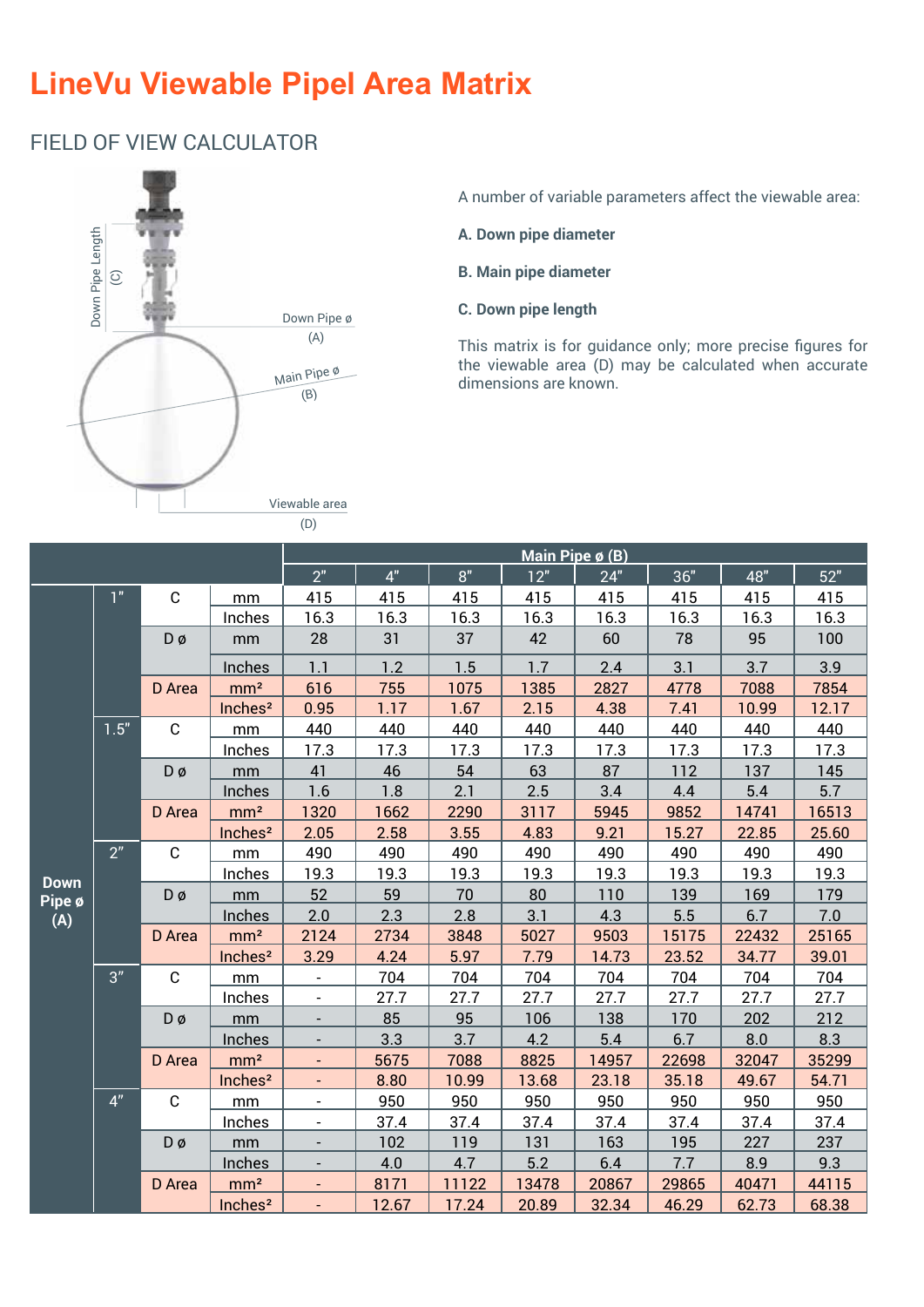## **Technical Specification**

| <b>General</b>                                          |                                                                                         |  |  |  |  |  |  |  |  |  |
|---------------------------------------------------------|-----------------------------------------------------------------------------------------|--|--|--|--|--|--|--|--|--|
|                                                         | Continuously available authorized user access to a web server via secure login          |  |  |  |  |  |  |  |  |  |
| Video output                                            | with a web browser to access both live and historical data                              |  |  |  |  |  |  |  |  |  |
|                                                         | Export of still and video images possible                                               |  |  |  |  |  |  |  |  |  |
| Alarm notification to authorized users Image processing |                                                                                         |  |  |  |  |  |  |  |  |  |
| Measurement principle                                   | Volt free relay contacts available at the Interface box                                 |  |  |  |  |  |  |  |  |  |
| Physical<br>Threshold and                               | Email notification to nominated authorized users                                        |  |  |  |  |  |  |  |  |  |
| system alarm<br>Electronic                              | SMS text notification to nominated authorized users                                     |  |  |  |  |  |  |  |  |  |
| <b>Camera Can</b>                                       |                                                                                         |  |  |  |  |  |  |  |  |  |
| <b>Certification</b>                                    |                                                                                         |  |  |  |  |  |  |  |  |  |
| ATEX - Zone 1                                           | $C \epsilon_{2575}$ $\&$ $\rightarrow$ 112 G IP66 Ex d IIB+H2 T4                        |  |  |  |  |  |  |  |  |  |
|                                                         |                                                                                         |  |  |  |  |  |  |  |  |  |
| UL/CSA - Class I, Division 1 Groups B, C&D T4           | Class I, Zone 1 AEx d IIB+H2 T4   Type 4x & IP66                                        |  |  |  |  |  |  |  |  |  |
| <b>Physical</b>                                         |                                                                                         |  |  |  |  |  |  |  |  |  |
| Weight                                                  | Approximately 27kg (59.5lbs)                                                            |  |  |  |  |  |  |  |  |  |
| Material (wetted parts)                                 | 316L Stainless Steel (other materials optional)   O-ring-FFKM                           |  |  |  |  |  |  |  |  |  |
| Process connection                                      | Class 900 3" RTJ (Standard); flange adapter required for other flanges types            |  |  |  |  |  |  |  |  |  |
| Ingress protection                                      | IP66/NEMA 4X                                                                            |  |  |  |  |  |  |  |  |  |
| Ambient temperature                                     | -10 to +30°C (standard) -40 to +50°C (optional)                                         |  |  |  |  |  |  |  |  |  |
| Pressure rating                                         | Standard Class 600 Flange (1,500 psiG or 103.4 BarG)                                    |  |  |  |  |  |  |  |  |  |
| <b>Electrical Connections</b>                           |                                                                                         |  |  |  |  |  |  |  |  |  |
| Power                                                   | Power derived from Interface Unit                                                       |  |  |  |  |  |  |  |  |  |
| Data (to Interface Unit)                                | Ethernet (shielded Cat 5e or better) to Interface Unit                                  |  |  |  |  |  |  |  |  |  |
| Port size                                               | M25 Standard                                                                            |  |  |  |  |  |  |  |  |  |
| Maximum cable length between                            |                                                                                         |  |  |  |  |  |  |  |  |  |
| Camera Can and Interface Unit                           | 100 m (328 feet)                                                                        |  |  |  |  |  |  |  |  |  |
| <b>Interface Unit</b>                                   |                                                                                         |  |  |  |  |  |  |  |  |  |
| <b>Certification</b>                                    |                                                                                         |  |  |  |  |  |  |  |  |  |
| Safe Area use only                                      |                                                                                         |  |  |  |  |  |  |  |  |  |
| <b>Physical</b>                                         |                                                                                         |  |  |  |  |  |  |  |  |  |
| Mounting                                                | <b>Wall mounting</b>                                                                    |  |  |  |  |  |  |  |  |  |
| <b>Dimension</b>                                        | 406Hx406Wx225Dmm (16x16x8.86")                                                          |  |  |  |  |  |  |  |  |  |
|                                                         |                                                                                         |  |  |  |  |  |  |  |  |  |
| Weight                                                  | Approximately 15kg (33lbs)                                                              |  |  |  |  |  |  |  |  |  |
| <b>Operating temperature</b>                            | $0$ to $+50^{\circ}$ C                                                                  |  |  |  |  |  |  |  |  |  |
| <b>Electrical Connections</b>                           |                                                                                         |  |  |  |  |  |  |  |  |  |
| Power in<br>Power out (to Camera Can)                   | 100/240V AC 50/60Hz   2.8A max. @ 100V AC   1.7A max. @ 240V AC<br>24V DC MAX @ 40W MAX |  |  |  |  |  |  |  |  |  |
| Data (from Camera Can)                                  | Ethernet (shielded Cat 5e or better) from Camera Can                                    |  |  |  |  |  |  |  |  |  |
| Data (to local LineVu Controller)                       | Ethernet (shielded Cat 5e or better)                                                    |  |  |  |  |  |  |  |  |  |
| Alarm threshold                                         | <b>Volt Free Alarm Relay</b>                                                            |  |  |  |  |  |  |  |  |  |
| System alarm                                            | <b>Volt Free Alarm Relay</b>                                                            |  |  |  |  |  |  |  |  |  |
| Modbus interface                                        | Modus over RS485 (option)                                                               |  |  |  |  |  |  |  |  |  |
| Uplink module                                           | External antenna maybe required                                                         |  |  |  |  |  |  |  |  |  |
|                                                         |                                                                                         |  |  |  |  |  |  |  |  |  |
| <b>LineVu Controller</b>                                |                                                                                         |  |  |  |  |  |  |  |  |  |
| <b>Certification</b>                                    |                                                                                         |  |  |  |  |  |  |  |  |  |
| Safe Area use only                                      |                                                                                         |  |  |  |  |  |  |  |  |  |
| <b>Physical</b>                                         |                                                                                         |  |  |  |  |  |  |  |  |  |
| Mounting                                                | Rack (standard), bench or wall mounting                                                 |  |  |  |  |  |  |  |  |  |
| Dimension                                               | 43Hx437Wx503Dmm (1.7x17.2x19.8") (rack mount)                                           |  |  |  |  |  |  |  |  |  |
| Weight                                                  | Approximately 15kg (33lbs) (rack mount)                                                 |  |  |  |  |  |  |  |  |  |
| <b>Operating temperature</b>                            | 0 to $+50^{\circ}$ C                                                                    |  |  |  |  |  |  |  |  |  |
| <b>Electrical Connections</b>                           |                                                                                         |  |  |  |  |  |  |  |  |  |
| Power in                                                | 100/240V AC 50/60Hz  4.2A max. @ 100V AC   1.8A max. @ 240V AC                          |  |  |  |  |  |  |  |  |  |
| Signal out (to local LineVu Controller)                 | Ethernet (shielded Cat 5e or better)                                                    |  |  |  |  |  |  |  |  |  |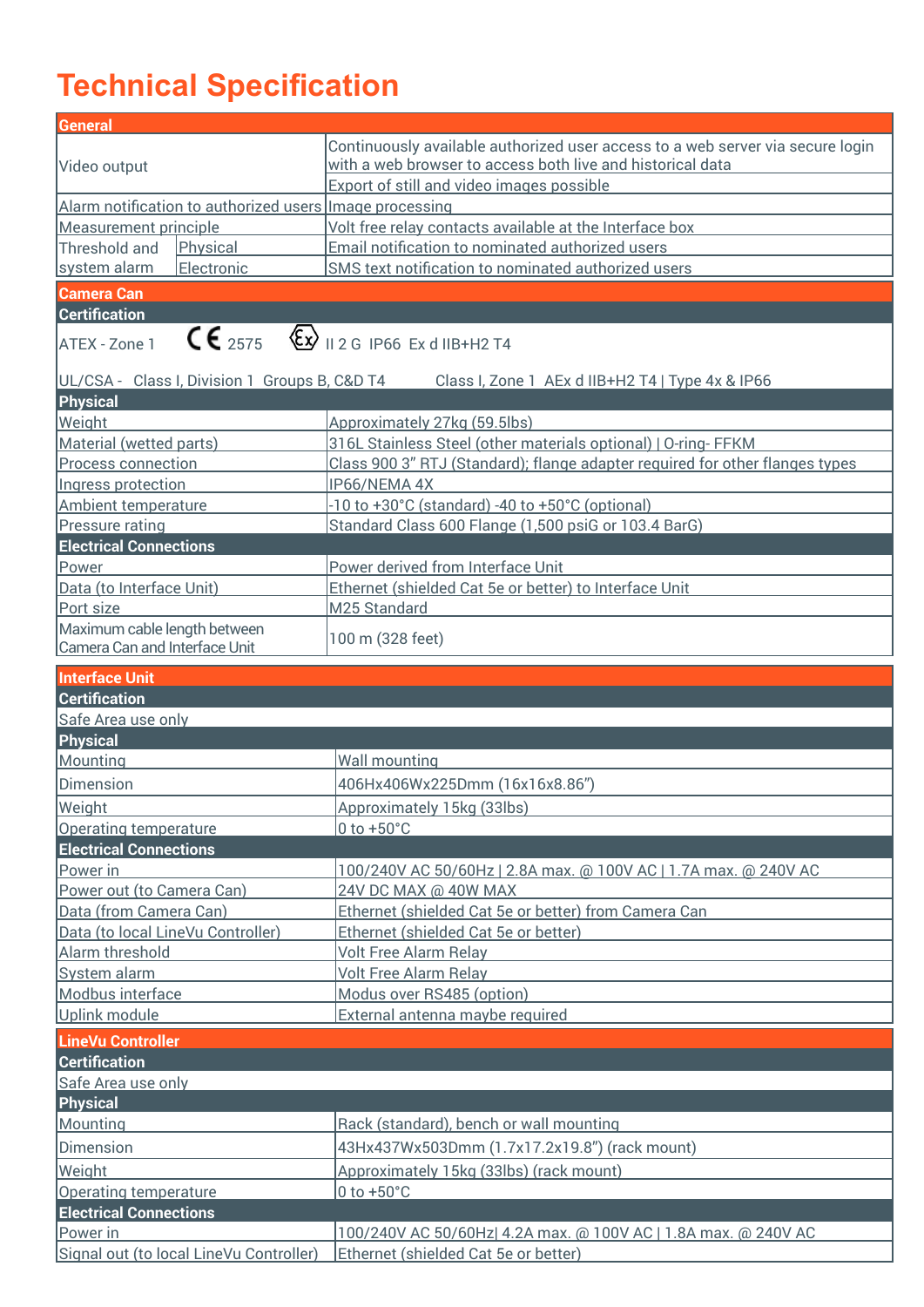## Application Note



## **Improving Foam Management in Gas Treatment**

**A collaboration project to improve gas treatment plant performance**

#### **Foaming**

**Foaming is a common problem in gas treatment, and is responsible for significant loss of production in many plants around the world. Now, a new system can prevent these losses, and help boost gas production to optimum levels.** 

In desulphurisation, amine-based liquids are used to remove acid gases. In dehydration units, glycol-based liquids (MEG or TEG) are used to remove water vapour.

Failure to remove liquids from the gas at the entry point of a gas treatment plant (the gas contactor) results in contamination of these processing liquids (amine or glycol) used to remove the acid gases and water vapour.

Liquids entrained in the gas entering the contactors build up in the amine or glycol and cause increasing problems:

- **• short-term:** many of the liquids added at the well head are surfactants, which cause foaming and significantly reduces production.
- **• long term:** hydrocarbon liquids can leave carbon deposits (shown in Figure 1.) that can build up inside the contactor and reduce its efficiency.

#### **92% of process failures in gas treatment plants are due to liquid carry-over**

A survey of 148 production failures in natural gas amine plants, undertaken by Amine Experts, shows that foaming caused by liquid carryover is a big problem.

31% of the failures were due to foaming. Normal practice at a foaming event is to reduce the production flow rate by 50 to 60% until de-foamer can be added and recovery is achieved. The relative frequency of their occurrence is shown in Figure 2.

Now, LineVu, a new detection system from Process Vision Ltd, can be used to provide an alarm when liquid carryover is seen in the gas entering a gas treatment plant. The alarm output from a LineVu system can be used as an early warning to improve on current practices, and trigger the injection of defoamer before foam has built to a level where it is impacting on the plant efficiency, or gas flow has to be reduced to help recovery from a foaming event.

In addition to the alarm, LineVu provides operators with a live video stream of pipeline activity allowing extra confidence in





Figure 2. Process failures

process conditions. Closer monitoring of gas/liquid separator performance in this way can allow either an increase in production or diagnosis of separator problems.

#### **Commercial**

The commercial arrangements for the project are designed to lower client risk. At the start of the project, an eight-week Data as a Service (DaaS) contract is agreed.

A decision to return equipment or extend the contract is made at the end of the 8 week period. The project team has the option to extend the agreement from 6 months to 5 years at lower monthly fees. DaaS agreements include all software updates, support and warranty. If, at any time, the system uptime is less than 90% of any particular month (due to hardware, software or other issues within the control of Process Vision) the DaaS service is free for that month.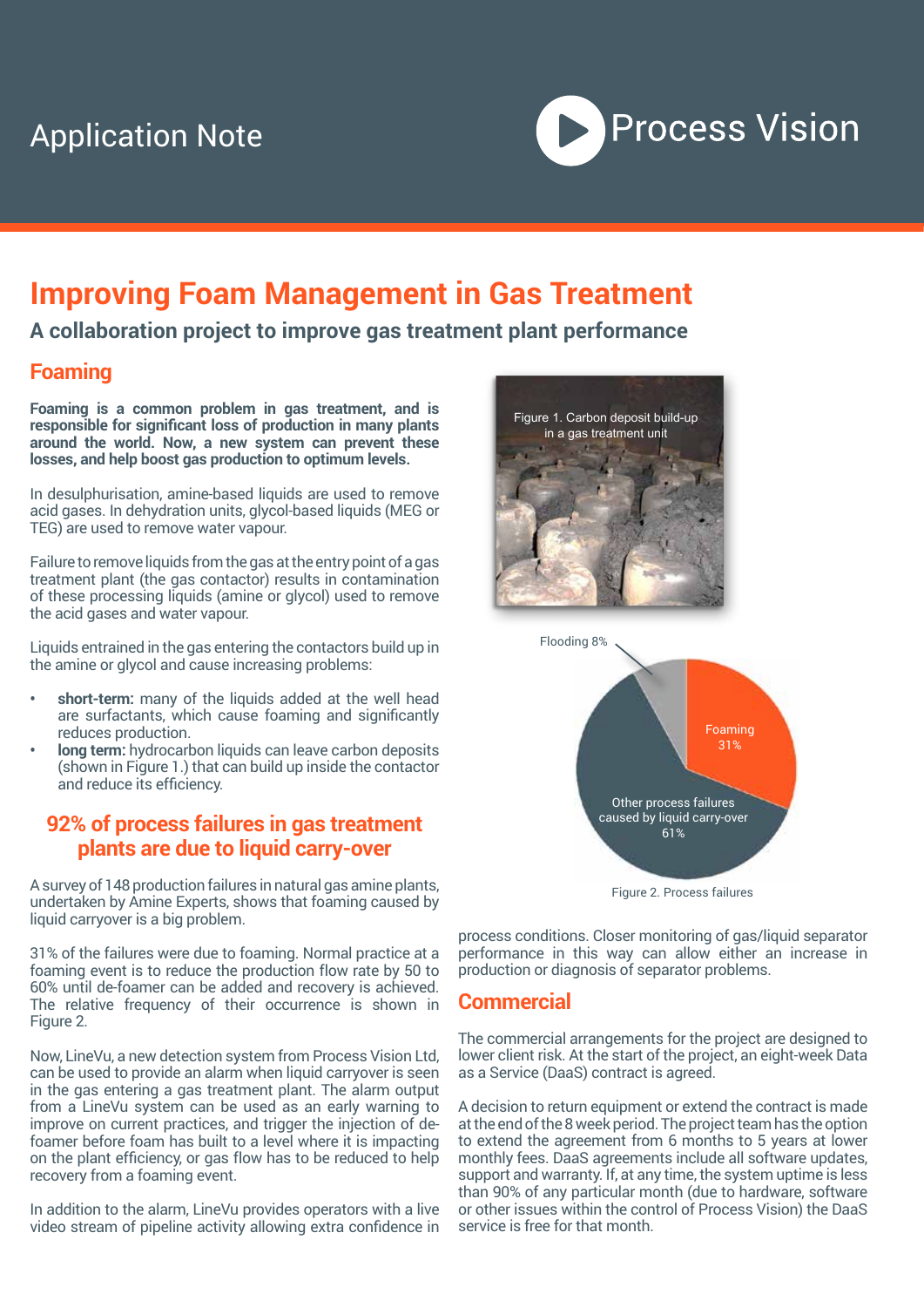

## **Project**

| <b>AIM</b>                        | To use the liquid detection alarm of a LineVu system as an early warning to alert operators of a<br>potential foaming event, enabling engineers to add de-foaming or anti-foam agent earlier than they<br>can with current methods.                                                                                                                                                                                                                                                                                                                                                                                   |  |  |  |  |  |  |  |  |  |  |
|-----------------------------------|-----------------------------------------------------------------------------------------------------------------------------------------------------------------------------------------------------------------------------------------------------------------------------------------------------------------------------------------------------------------------------------------------------------------------------------------------------------------------------------------------------------------------------------------------------------------------------------------------------------------------|--|--|--|--|--|--|--|--|--|--|
| <b>CAUSES OF</b>                  | The causes of liquid carryover can be divided into two categories:                                                                                                                                                                                                                                                                                                                                                                                                                                                                                                                                                    |  |  |  |  |  |  |  |  |  |  |
| <b>LIQUID</b><br><b>CARRYOVER</b> | <b>Operational - temporary or occasional problem</b><br>Design - constant or frequent problem<br>Gas flows higher than design capacity<br>Coalescing filter cartridge failure:<br>Liquid loading higher than design capacity<br>Fouling/flooding<br>$\bullet$<br>Incorrect design: sizing, type, insufficient<br>Coalescing filter cartridge failure:<br>Mechanical damage<br>straight run prior to separator<br>Coalescing filter cartridge failure:<br>Gas flow lower than design specification<br>Incorrect seating or sealing of filter cartridges<br>(cyclone filters)<br>Flow ramping:<br>Start-up and shutdown |  |  |  |  |  |  |  |  |  |  |
| <b>CLIENT</b><br><b>BENEFIT</b>   | Lower risk of process failure - Early detection of, and response to, a liquid breakthrough lowers the<br>impact of a foaming event.<br>Increased production - Gas flow can be optimised to maximum flow through filter system.<br>Lower maintenance cost - Filter cartridge performance can be monitored to extend cartridge life.<br>Provides evidence - Justification for filter improvements.<br>Optimisation - In-situ filter performance versus flow rate can be established.<br>Operator training - Video provides a greater insight and can be used to train operators.                                        |  |  |  |  |  |  |  |  |  |  |
| <b>DETAILS</b>                    | By installing a LineVu system before the gas treatment, plant operators will be provided<br>with an alarm and a live video stream of separator performance. With this information,<br>de-foamer can be added as soon as a liquid event is detected, improving on current practices of<br>responding to a foam build up by monitoring differential pressure or liquid levels in downstream<br>vessels.<br>The first stage of the project is to monitor and establish the level and nature of liquid carry-over and,                                                                                                    |  |  |  |  |  |  |  |  |  |  |
|                                   | if possible, establish a link between a liquid event and a foaming event. De-foamer can be manually<br>added to establish the optimum timing for early application.                                                                                                                                                                                                                                                                                                                                                                                                                                                   |  |  |  |  |  |  |  |  |  |  |
| <b>DATA</b>                       | The team will review historical data regarding the impact of foaming at the site then compare data<br>with LineVu to determine the financial benefit for the site.                                                                                                                                                                                                                                                                                                                                                                                                                                                    |  |  |  |  |  |  |  |  |  |  |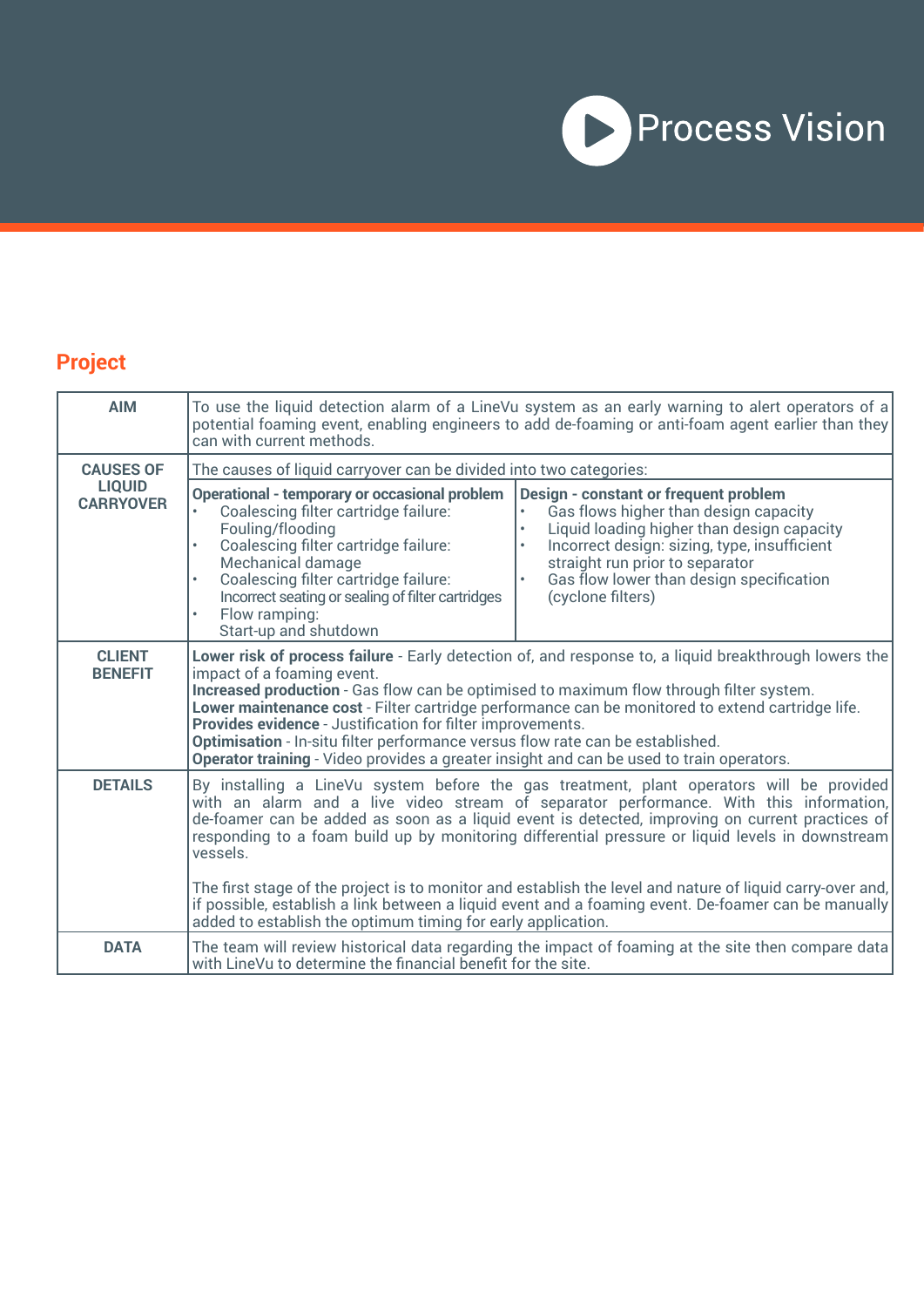## Application Note



## **Improving Flow Assurance**

### **A collaboration project to improve gas network efficiency**

#### **Liquid Carryover**

**Liquid carryover into gas networks is a continuing problem around the world. Despite regulatory and commercial requirements dictating that gas at the entry point to a network should be free of liquids and solids, every year liquids cause significant damage to gas turbines and compressors on the network.** 

While water and hydrocarbon liquids are normally monitored; until LineVu, one of the most common problems, carryover of MEG or TEG from dehydrators, is not. These liquids (and compressor oil) pass through gas analysis systems at custody transfer points without tripping an alarm.

Figure 1 shows a typical result of pigging a "dry" gas network. Once in the network, low level liquid contamination moves along the pipewall and makes its way to the bottom of the pipe where it forms a small stream moving slowly through the pipeline until it reaches a low point in the network where it pools and accumulates. In order to maintain asset integrity, expensive pigging operations need to be regularly undertaken to avoid internal corrosion and ultimately pipeline rupture as in Figure 2.

Normal practice during pigging is to slow the flow to the pigs optimum flow rate of around 11 mph. On a 30" pipeline this results in **a loss in the region of \$5.9M per day** for gas suppliers connected to the network. Without effective monitoring and evidence, there is no accountability for suppliers who are contaminating the network.

LineVu can detect liquid contamination in dry gas flows. When this occurs at custody transfer points, flow computers should make an allowance for wet gas in the calculations to ensure accurate flows are reported. With Sarbanes Oxley requiring due diligence on fiscal measurements, it is important for flow assurance engineers to be certain of the state of the gas that is being measured which could be 1% to 5% in error if the gas is wet.

When a LineVu is installed at the gas entry to a network, pipeline engineers can make better decisions regarding the acceptability of a supply, and either avoid a contamination event, or have good evidence and accountability regarding clean-up and recovering costs.



Figure 1. Result of pigging a "dry" network



Figure 2. Pipeline rupture in New Mexico

#### **Commercial**

The commercial arrangements for the project are designed to lower client risk. At the start of the project, an eight-week Data as a Service (DaaS) contract is agreed.

A decision to return equipment or extend the contract is made at the end of the 8 week period. The project team has the option to extend the agreement from 6 months to 5 years at lower monthly fees. DaaS agreements include all software updates, support and warranty. If, at any time, the system uptime is less than 90% of any particular month (due to hardware, software or other issues within the control of Process Vision) the DaaS service is free for that month.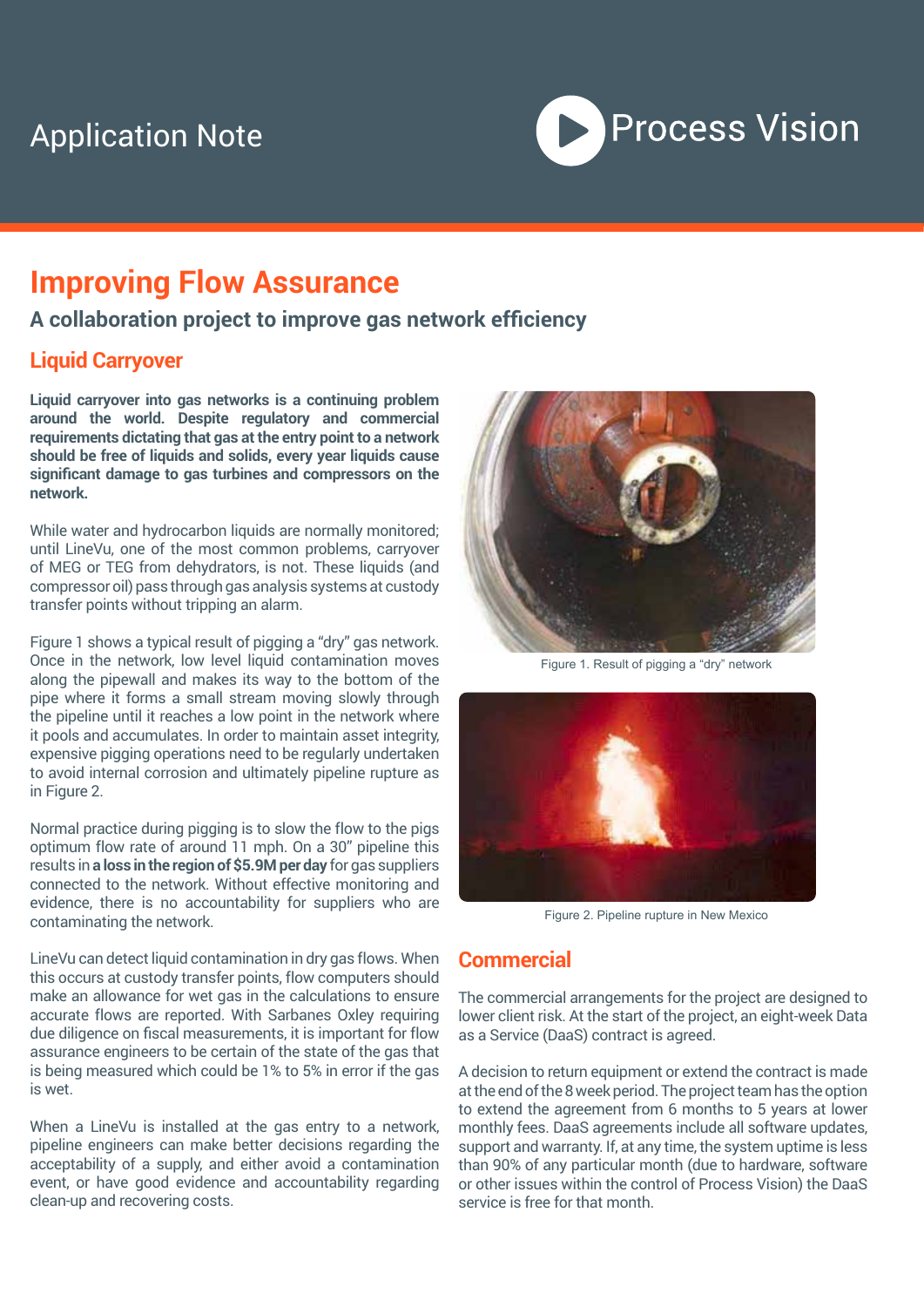

## **Project**

| <b>AIM</b>                        | To use the liquid detection alarm of a LineVu system as a warning to pipeline engineers that a gas supplier<br>is contaminating the gas network. The live video stream from LineVu will help determine the severity of the<br>contamination and play a key role in the decision to accept or reject the supply of gas. This enables operators to<br>have better accountability when gas lines have been contaminated and to optimise pigging operations.                                                                                                                                                                                                                                                                                                    |                                                                                                                                                                                                                                           |  |  |  |  |  |  |  |  |  |
|-----------------------------------|-------------------------------------------------------------------------------------------------------------------------------------------------------------------------------------------------------------------------------------------------------------------------------------------------------------------------------------------------------------------------------------------------------------------------------------------------------------------------------------------------------------------------------------------------------------------------------------------------------------------------------------------------------------------------------------------------------------------------------------------------------------|-------------------------------------------------------------------------------------------------------------------------------------------------------------------------------------------------------------------------------------------|--|--|--|--|--|--|--|--|--|
| <b>CAUSES OF</b>                  | The causes of liquid carryover can be divided into two categories:                                                                                                                                                                                                                                                                                                                                                                                                                                                                                                                                                                                                                                                                                          |                                                                                                                                                                                                                                           |  |  |  |  |  |  |  |  |  |
| <b>LIQUID</b><br><b>CARRYOVER</b> | Operational - temporary or occasional problem<br>Design - constant or frequent problem<br>Coalescing filter cartridge failure:<br>Gas flows higher than design capacity<br>Fouling/flooding<br>Liquid loading higher than design capacity<br>Coalescing filter cartridge failure:<br>Incorrect design: sizing, type, insufficient straight run prior<br>Mechanical damage<br>to separator<br>Coalescing filter cartridge failure:<br>Gas flow lower than design specification (cyclone filters)<br>$\bullet$<br>Incorrect seating or sealing of filter cartridges<br>Flow ramping:<br>Start-up and shutdown                                                                                                                                                 |                                                                                                                                                                                                                                           |  |  |  |  |  |  |  |  |  |
| <b>CLIENT</b><br><b>BENEFIT</b>   | Lower risk of process failure - Early detection of a liquid breakthrough lowers the impact of network contamination.<br>Better accountability - With severe cases leading to a valve being slammed on a supplier, both parties can be<br>provided with a live video stream of pipeline activity. A lower flow may resolve the situation until the filter system<br>can be serviced. Better evidence lowers the risk of litigation.<br>Better flow assurance - For the supplier, filter cartridge performance can be monitored to possibly extend<br>cartridge life.<br>Provides evidence to justify suppliers filter improvements if necessary.<br>In-situ filter performance versus flow rate can be established.<br>Video can be used to train operators. |                                                                                                                                                                                                                                           |  |  |  |  |  |  |  |  |  |
| <b>DETAILS</b>                    | By installing a LineVu system at the custody transfer point, operators will be provided with an alarm and a live video<br>stream of gas quality. With this additional information, prompt action can taken to lower the impact of contamination.<br>Improving on current practices of responding to a liquid carry-over event.                                                                                                                                                                                                                                                                                                                                                                                                                              |                                                                                                                                                                                                                                           |  |  |  |  |  |  |  |  |  |
|                                   | flow rates can be restored once the filter failure has been rectified.                                                                                                                                                                                                                                                                                                                                                                                                                                                                                                                                                                                                                                                                                      | Where liquid carryover is evident, flow tests can be performed to establish a link between liquid breakthrough and<br>gas flow rate. Using this additional information, a lower flow rate can be agreed while filters are checked. Normal |  |  |  |  |  |  |  |  |  |
| <b>DATA</b>                       | for the site.                                                                                                                                                                                                                                                                                                                                                                                                                                                                                                                                                                                                                                                                                                                                               | The team will review historical data regarding level of use of MEG or TEG at the site and assess the impact of<br>network contamination from the site to compare data with and without LineVu and determine the financial benefit         |  |  |  |  |  |  |  |  |  |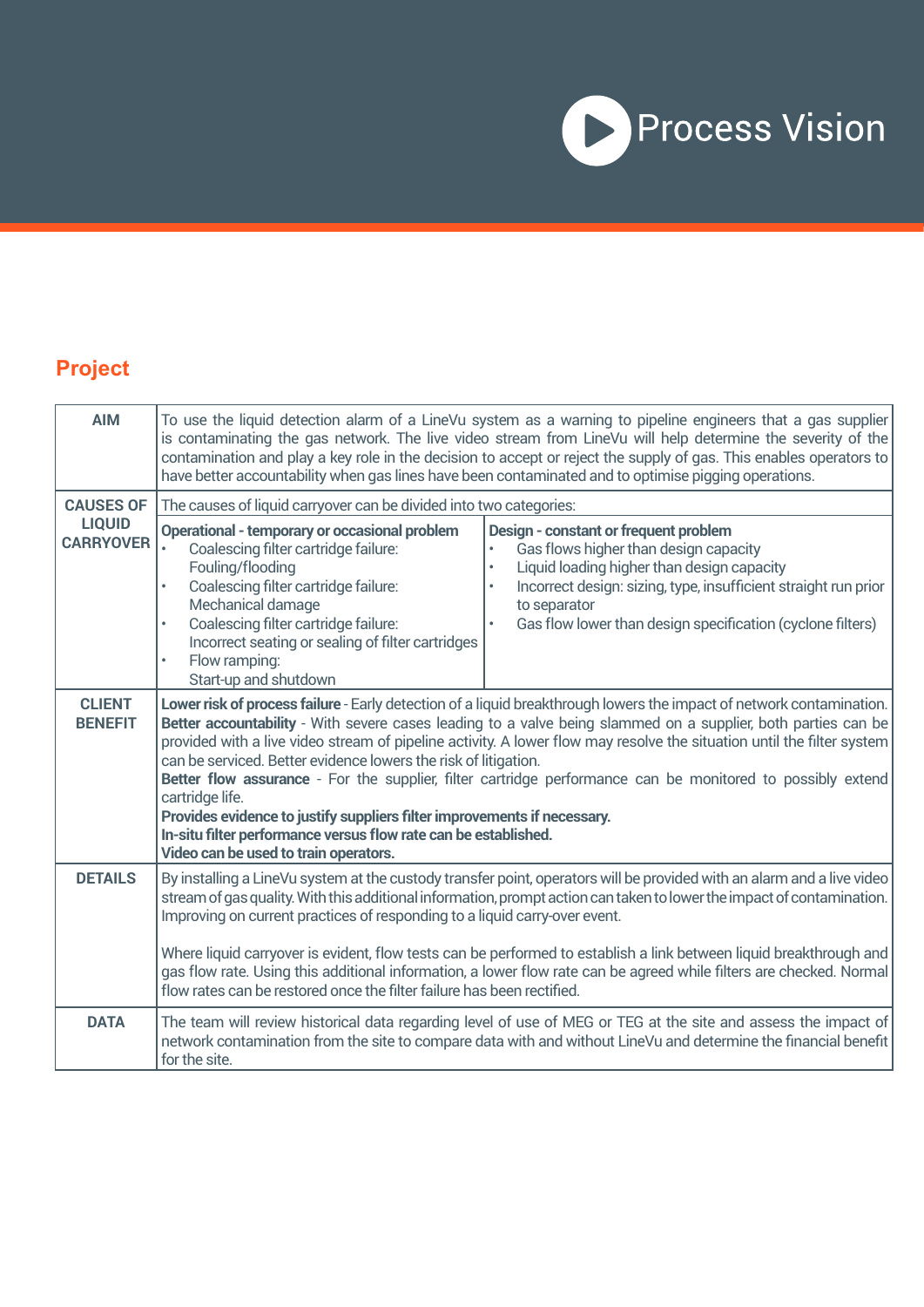

## **Improving Condensate Recovery in Gas Treatment**

## **A collaboration project to improve gas treatment plant performance**

#### **Liquid Carry-over**

**Failure to remove all liquids at the exit of a gas treatment plant (the gas contactor) results in contamination of the gas exiting the treatment plant. Even though the gas has been dehydrated and is therefore "dry", entrained glycol, used to remove water vapour (MEG or TEG), can impact on condensate recovery.** 

In a gas contactor used to dehydrate gas, liquids and gas are arranged in a counter flow configuration, with either bubble trays (shown in Figure 1) or packing, to increase the surface area of the gas/liquid interface and contact time. Before the gas exits the contactor at the top of the tower, entrained liquids are removed by a demister pad designed to coalesce liquid mist. In some cases, additional filters are installed to remove liquids. The effectiveness of these filters can now be monitored in real time by a LineVu system.

Over time, fouling can build up in the demister, concentrating the gas flow into a smaller area than the original design. This increases the flow rate of the gas and, therefore, decreases the effectiveness of the demister pad. In some cases, the differential pressure between the lower and upper surfaces of the demister is sufficient to damage the structure allowing gas to track through the demister.

Before leaving the treatment plant, high value condensate is normally removed by reducing the gas temperature to -20°C or below. At this temperature, heavier components of natural gas condense and should be removed from the gas stream prior to leaving the gas plant via the export gas line.

Carryover of MEG or TEG causes problems for the recovery of condensate. Glycol freezes at a temperature between -6°C and -12°C (depending on its water content) resulting in blockages and temperature control problems in the dewpointing equipment. This leads to disruptions in temperature control allowing a combination of glycol and condensate through to the export gas pipeline.

Now, LineVu, a new detection system from Process Vision Ltd, can be used to provide an alarm when liquid carry-over is seen in the gas exiting a gas treatment plant. The alarm output from a LineVu system can be used as a warning to improve on current practices.



With a series of flow tests, an optimum flow rate/operating pressure can be determined that reflects the current state of fouling and filter efficiencies to maximise condensate recovery.

#### **Commercial**

The commercial arrangements for the project are designed to lower client risk. At the start of the project, an eight-week Data as a Service (DaaS) contract is agreed.

A decision to return equipment or extend the contract is made at the end of the 8 week period. The project team has the option to extend the agreement from 6 months to 5 years at lower monthly fees. DaaS agreements include all software updates, support and warranty. If, at any time, the system uptime is less than 90% of any particular month (due to hardware, software or other issues within the control of Process Vision) the DaaS service is free for that month.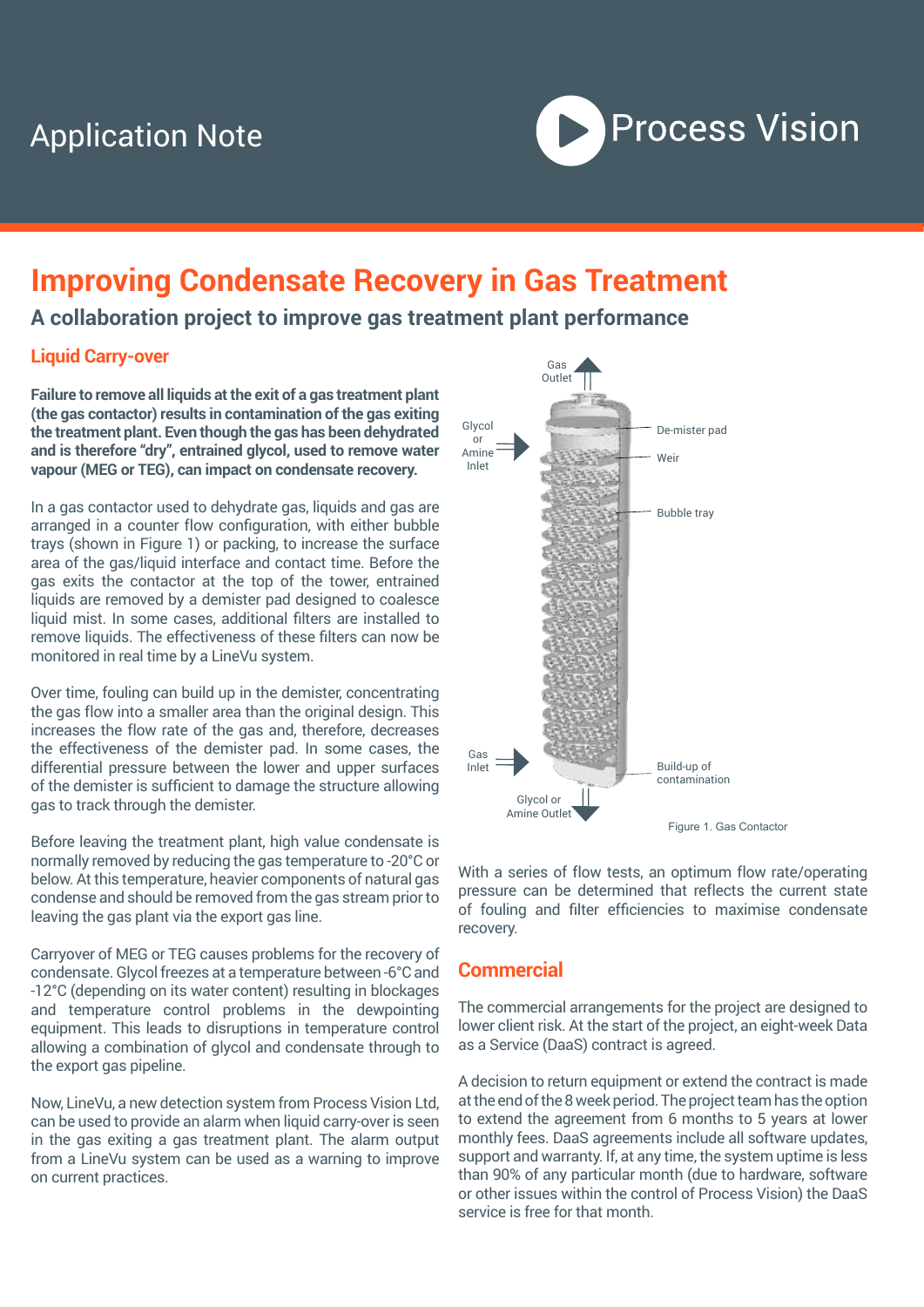

## **Project**

| <b>AIM</b>                        | To use the liquid detection alarm of a LineVu system as a warning to alert operators of a potential loss<br>of condensate. This enables operators to highlight liquid carry-over events to limit condensate loss by<br>improving maintenance of liquid filters more effectively than by using current methods.                                                                                                                                                                                                                                                                        |                                                                                                                                                                                                                                                                                                            |  |  |  |  |  |  |  |  |  |  |
|-----------------------------------|---------------------------------------------------------------------------------------------------------------------------------------------------------------------------------------------------------------------------------------------------------------------------------------------------------------------------------------------------------------------------------------------------------------------------------------------------------------------------------------------------------------------------------------------------------------------------------------|------------------------------------------------------------------------------------------------------------------------------------------------------------------------------------------------------------------------------------------------------------------------------------------------------------|--|--|--|--|--|--|--|--|--|--|
| <b>CAUSES OF</b><br><b>LIQUID</b> | The causes of liquid carryover can be divided into two categories:                                                                                                                                                                                                                                                                                                                                                                                                                                                                                                                    |                                                                                                                                                                                                                                                                                                            |  |  |  |  |  |  |  |  |  |  |
| <b>CARRYOVER</b>                  | <b>Operational - temporary or occasional problem</b><br>Coalescing filter cartridge failure:<br>Fouling/flooding<br>Coalescing filter cartridge failure:<br>Mechanical damage<br>Coalescing filter cartridge failure:<br>Incorrect seating or sealing of filter cartridges<br>Flow ramping:<br>Start-up and shutdown                                                                                                                                                                                                                                                                  | Design - constant or frequent problem<br>Gas flows higher than design capacity<br>Liquid loading higher than design capacity<br>$\bullet$<br>Incorrect design: sizing, type, insufficient<br>$\bullet$<br>straight run prior to separator<br>Gas flow lower than design specification<br>(cyclone filters) |  |  |  |  |  |  |  |  |  |  |
| <b>CLIENT</b><br><b>BENEFIT</b>   | Lower risk of process failure - Early detection of, and response to, a liquid breakthrough lowers the<br>impact of loss of condensate.<br>Increased production - Gas flow can be optimised to maximum flow through the filter system.<br>Lower maintenance cost - Filter cartridge performance can be monitored to extend cartridge life.<br>Provides evidence - Justification for filter improvements.<br>Optimisation - In-situ filter performance versus flow rate can be established.<br>Operator training - Video provides a greater insight and can be used to train operators. |                                                                                                                                                                                                                                                                                                            |  |  |  |  |  |  |  |  |  |  |
| <b>DETAILS</b>                    | By installing a LineVu system at the exit of a gas treatment plant, operators will be provided with an<br>alarm and a live video stream of separator performance. With this additional information, prompt<br>action can be taken to lower the impact of a foaming event, improving on current practices of<br>responding to a liquid carry-over event.                                                                                                                                                                                                                               |                                                                                                                                                                                                                                                                                                            |  |  |  |  |  |  |  |  |  |  |
|                                   | The first stage of the project is to monitor and establish the level and nature of liquid carry-over and, if<br>possible, establish a link between a liquid event and flow rate. Then using the additional information<br>from LineVu, checking the condition of existing liquid filtration and performing a series of flow &<br>pressure tests to establish the optimum performance of the system.                                                                                                                                                                                   |                                                                                                                                                                                                                                                                                                            |  |  |  |  |  |  |  |  |  |  |
| <b>DATA</b>                       | mine the financial benefit for the site.                                                                                                                                                                                                                                                                                                                                                                                                                                                                                                                                              | The team will review historical data regarding the level of condensate recovery versus flow and pres-<br>sure to assess the impact of condensate foaming at the site then compare data with LineVu to deter-                                                                                               |  |  |  |  |  |  |  |  |  |  |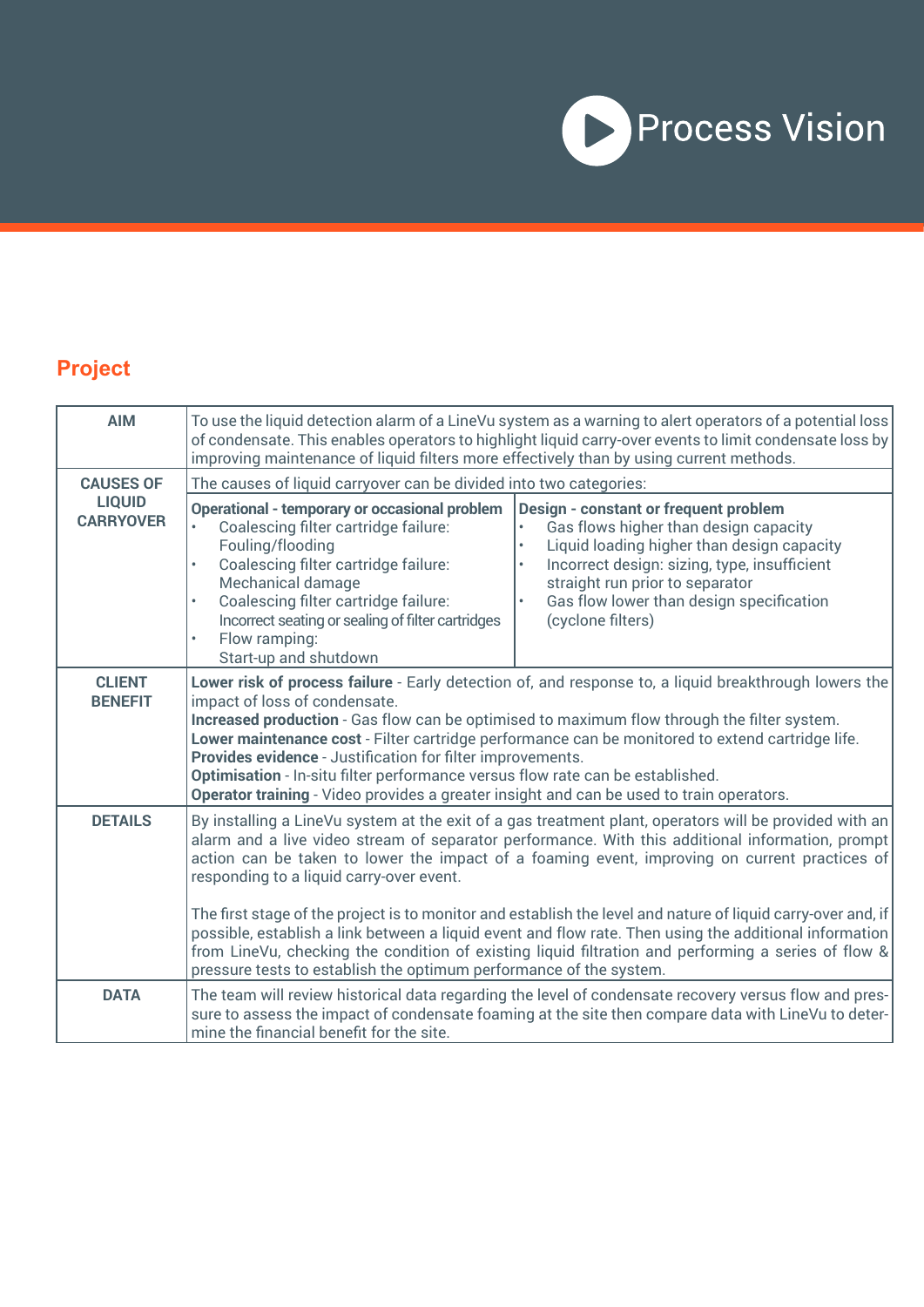| 5              |
|----------------|
| cess<br>ζ<br>Ċ |
|                |

# **LineVu Uses and Benefits LineVu Uses and Benefits**

| Evidence for pipeline entry agreements    |                 |                                          |                                                    |                                          |                                                                                |                                                                                |                                          |                                                                                |                                                                      |                                                                      |                                                                     |                                                                         |
|-------------------------------------------|-----------------|------------------------------------------|----------------------------------------------------|------------------------------------------|--------------------------------------------------------------------------------|--------------------------------------------------------------------------------|------------------------------------------|--------------------------------------------------------------------------------|----------------------------------------------------------------------|----------------------------------------------------------------------|---------------------------------------------------------------------|-------------------------------------------------------------------------|
| Challenge process limits to be challenged |                 |                                          |                                                    |                                          |                                                                                |                                                                                |                                          |                                                                                |                                                                      |                                                                      |                                                                     |                                                                         |
| Reduces risk to asset integrity           |                 |                                          |                                                    |                                          |                                                                                |                                                                                |                                          |                                                                                |                                                                      |                                                                      |                                                                     |                                                                         |
| <b>Reduces downtime</b>                   |                 |                                          |                                                    |                                          |                                                                                |                                                                                |                                          |                                                                                |                                                                      |                                                                      |                                                                     |                                                                         |
| Reduces use of chemicals                  |                 |                                          |                                                    |                                          |                                                                                |                                                                                |                                          |                                                                                |                                                                      |                                                                      |                                                                     |                                                                         |
| litory as profit                          |                 |                                          |                                                    |                                          |                                                                                |                                                                                |                                          |                                                                                |                                                                      |                                                                      |                                                                     |                                                                         |
| Improves process safety                   |                 |                                          |                                                    |                                          |                                                                                |                                                                                |                                          |                                                                                |                                                                      |                                                                      |                                                                     |                                                                         |
| Comment                                   |                 | Allows correct dosing of MEG or Methanol | HC liquids contaminate the Amine and cause foaming | Early detection of foaming and blockages | Allows quick diagnosis of process problem so that<br>operators can take action | Allows quick diagnosis of process problem so that<br>operators can take action | Early detection of foaming and blockages | Allows quick diagnosis of process problem so that<br>operators can take action | Alarms upon liquid event to protect the asset and reduce<br>downtime | Alarms upon liquid event to protect the asset and reduce<br>downtime | Allows optimisation of scale inhibitor and de-scaling<br>operations | Allows safe observation of processes to allow increase<br>in production |
| tion<br>Loca                              |                 | head<br>Well                             | Amine contactor inlet                              | Between bubble trays in amine contactor  | Amine contactor outlet                                                         | Glycol contactor inlet                                                         | Between bubble trays in glycol contactor | Glycol contactor outlet                                                        | Mercury absorber bed inlet                                           | pointing equipment inlet<br>Dew                                      | exchangers<br>Heat                                                  | De-bottlenecking projects                                               |
| <b>Process</b>                            |                 | $\leq$                                   | Desulphurisation                                   | Desulphurisation                         | Desulphurisation                                                               | Dehumidification                                                               | Dehumidification                         | Dehumidification                                                               | Removal of Mercury                                                   | Removal of NGL                                                       | Cooling or heating of gas                                           | Various                                                                 |
| Problem                                   | <b>JPSTREAM</b> | Hydrates                                 | Hydrate and HC Liquids                             | Foaming and blockages on bubble trays    | Amine Carry-over and foaming                                                   | Amine and HC liquid carry-over and foaming                                     | Foaming and blockages on bubble trays    | Glycol carry-over and foam                                                     | Liquid Carry-over causes bed to "concrete" and fail                  | Glycol carry-over freezes in DP unit                                 | Fouling and scaling build up                                        | Investigate process limits                                              |
|                                           |                 | $\overline{\phantom{0}}$                 | $\sim$                                             | S                                        | $\overline{a}$                                                                 | LO                                                                             | $\circ$                                  | $\overline{a}$                                                                 | $\infty$                                                             | $\circ$                                                              | $\frac{1}{2}$                                                       | $\overline{=}$                                                          |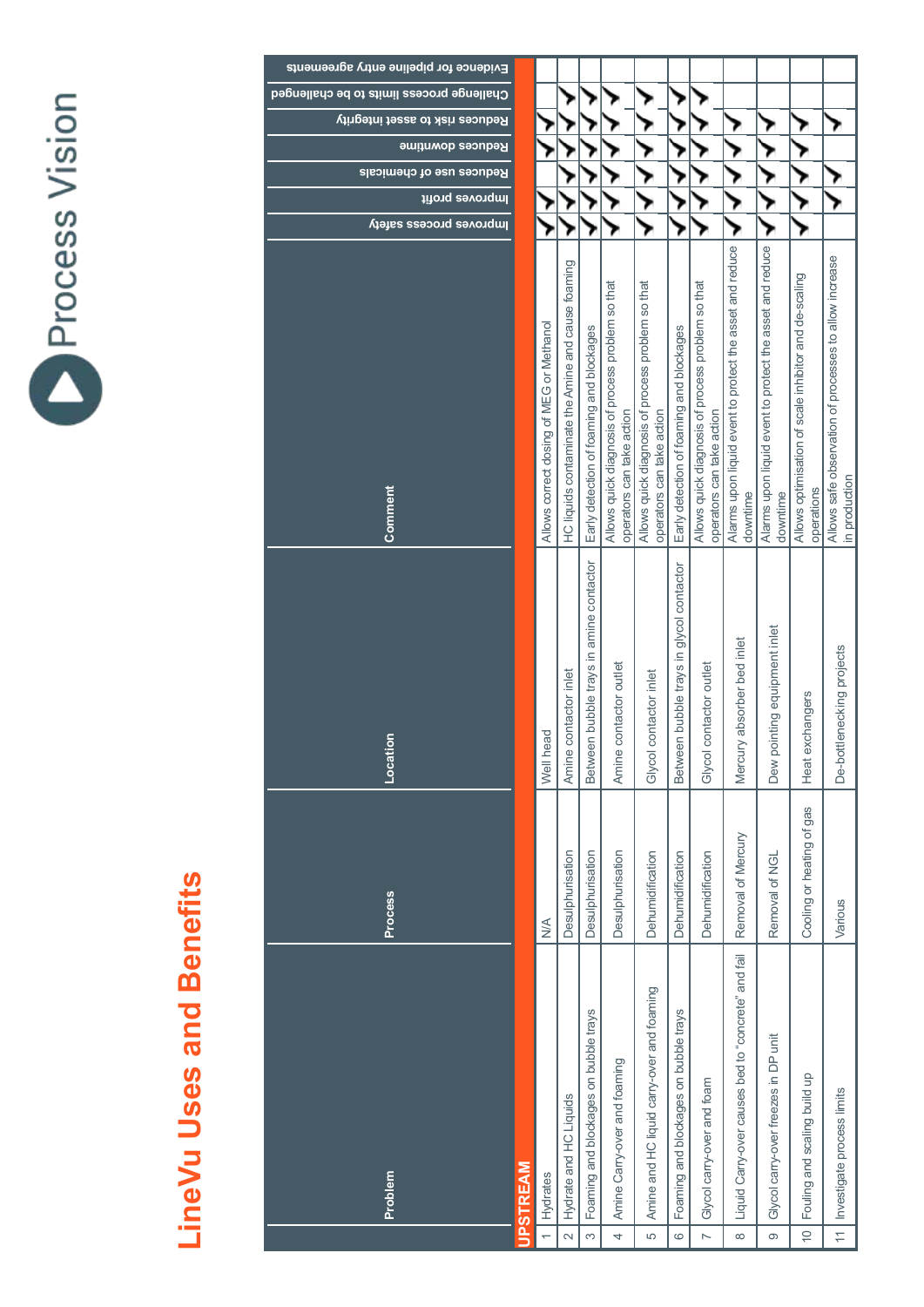| Provides operators extra confidence by being able to<br>see inside vessel             | In-situ flow tests can be performed to establish<br>maximum flow and alternative options                                                                | Alarms when gas hits either the water or HC dew point<br>and shows operators how much free liquid is present | operators to take rapid action when a liquid event occurs<br>Provides proof to customer that gas is clean - Allows |                  | Buyers have indisputable evidence on which to base a<br>compensation claim or renegotiate price | Buyer can correct flow rates for wet gas when system is<br>in alarm          | A LineVu system can permanently monitor orifice shape<br>and dimensions in-situ         | Allows rapid action to prevent damage to compressors                                             | Alarms when gas hits either the water or HC dew point<br>and shows operators how much free liquid is present |                   | Buyers have indisputable evidence on which to base a<br>compensation claim or renegotiate price | Buyers can take immediate action to avid damage and<br>claim compensation or renegotiate price | Alerts operators to take rapid action to avoid damage                                               | Alerts operators to take rapid action to avoid damage                                             | Alerts operators to take rapid action to avoid damage                                                                   | Alerts operators to take rapid action to avoid damage | Alerts operators to take rapid action to avoid damage                     | Alerts operators to take rapid action to avoid damage | Provides operators extra confidence by being able to<br>see inside vessel | Allows optimisation of scale inhibitor and de-scaling<br>operations | Allows safe observation of processes to allow safe<br>increase in production | Alarms when gas hits either the water or HC dew point<br>and shows operators how much free liquid is present |
|---------------------------------------------------------------------------------------|---------------------------------------------------------------------------------------------------------------------------------------------------------|--------------------------------------------------------------------------------------------------------------|--------------------------------------------------------------------------------------------------------------------|------------------|-------------------------------------------------------------------------------------------------|------------------------------------------------------------------------------|-----------------------------------------------------------------------------------------|--------------------------------------------------------------------------------------------------|--------------------------------------------------------------------------------------------------------------|-------------------|-------------------------------------------------------------------------------------------------|------------------------------------------------------------------------------------------------|-----------------------------------------------------------------------------------------------------|---------------------------------------------------------------------------------------------------|-------------------------------------------------------------------------------------------------------------------------|-------------------------------------------------------|---------------------------------------------------------------------------|-------------------------------------------------------|---------------------------------------------------------------------------|---------------------------------------------------------------------|------------------------------------------------------------------------------|--------------------------------------------------------------------------------------------------------------|
| Vessels containing combustible liquids                                                | Gas/liquid separator outlet                                                                                                                             | Various                                                                                                      | Export Line                                                                                                        |                  | Custody transfer points                                                                         | Custody transfer points                                                      | Custody transfer points                                                                 | Compressor station inlet                                                                         | $\overline{\omega}$<br>Variou                                                                                |                   | Custody transfer points                                                                         | Gas turbine entry                                                                              | to catalyst bed<br>Entry                                                                            | to Molecular sieve beds in LNG plants<br>Entry                                                    | Steam inlet to cracker                                                                                                  | Between bubble trays                                  | Various                                                                   | Liquefaction inlet                                    | Is containing combustible liquids<br>Vessel                               | Heat exchangers                                                     | De-bottlenecking projects                                                    | Variou                                                                                                       |
| Liquid Level alam                                                                     | In-situ flow tests                                                                                                                                      | Various                                                                                                      | $\frac{1}{2}$                                                                                                      |                  | Purchase/Sale of gas                                                                            | Flow Measurement                                                             | dimensions in-situ<br>Audit orifice plate                                               | Increases line pressure for<br>better gas flows                                                  | Various                                                                                                      |                   | Purchase of gas                                                                                 | Purchase of gas                                                                                | A variety of catalysts are<br>used in refineries and<br>petro. chem plants                          | Gas drying to below 1 ppm<br>water vapour                                                         | Ethylene cracker                                                                                                        | Distillation                                          | Production of Butadiene                                                   | LNG Production                                        | Liquid Level alarm                                                        | gas<br>Cooling or heating of                                        | Various                                                                      | Various                                                                                                      |
| Numbers from liquid measurement system are not<br>always believable<br>$\overline{C}$ | models are used to determine if the current assets<br>When extra wells come on stream. Only CFD<br>will cope with higher flows<br>$\tilde{\mathcal{C}}$ | Dew point detection<br>$\overline{4}$                                                                        | Ensures gas meets pipeline entry requirements for<br>entrained liquids<br>$\frac{5}{1}$                            | <b>AIDSTREAM</b> | Gas containing liquids breaks tariff agreements and<br>safety standards<br>$\frac{6}{5}$        | Orifice plate flow meter over-read if gas is wet<br>$\overline{\overline{}}$ | System needs to be de-pressurized to remove<br>orifice plate for audit<br>$\frac{8}{1}$ | Liquids at inlet, or in the gas seal, will cause major<br>damage to compressor<br>$\overline{6}$ | Dew point detection<br>20                                                                                    | <b>DOWNSTREAM</b> | Gas is bought on a "dry gas" basis. Problems can<br>occur for the buyer of the gas is wet<br>21 | Wet gas can cause major damage to turbine blades<br>$\mathbf{2}$                               | Many catalysts suffer major damage by liquids or<br>the combination of liquids and acid gases<br>23 | Mol. Sieve suffers major damage when liquids are<br>present at the entry point<br>$\overline{24}$ | When liquid water is present in superheated steam,<br>large amounts of carbon are produced and cause<br>blockages<br>25 | Foaming and blockages can reduce efficiency<br>26     | Popcorn butadiene causes damage to plant and<br>loss of containment<br>27 | Benzene and other liquids can cause blockages<br>28   | Numbers from liquid measurement system are not<br>always believable<br>29 | Fouling and scaling build up<br>$\infty$                            | Investigate process limits<br>$\overline{\mathcal{E}}$                       | Dew point detection<br>$\infty$                                                                              |